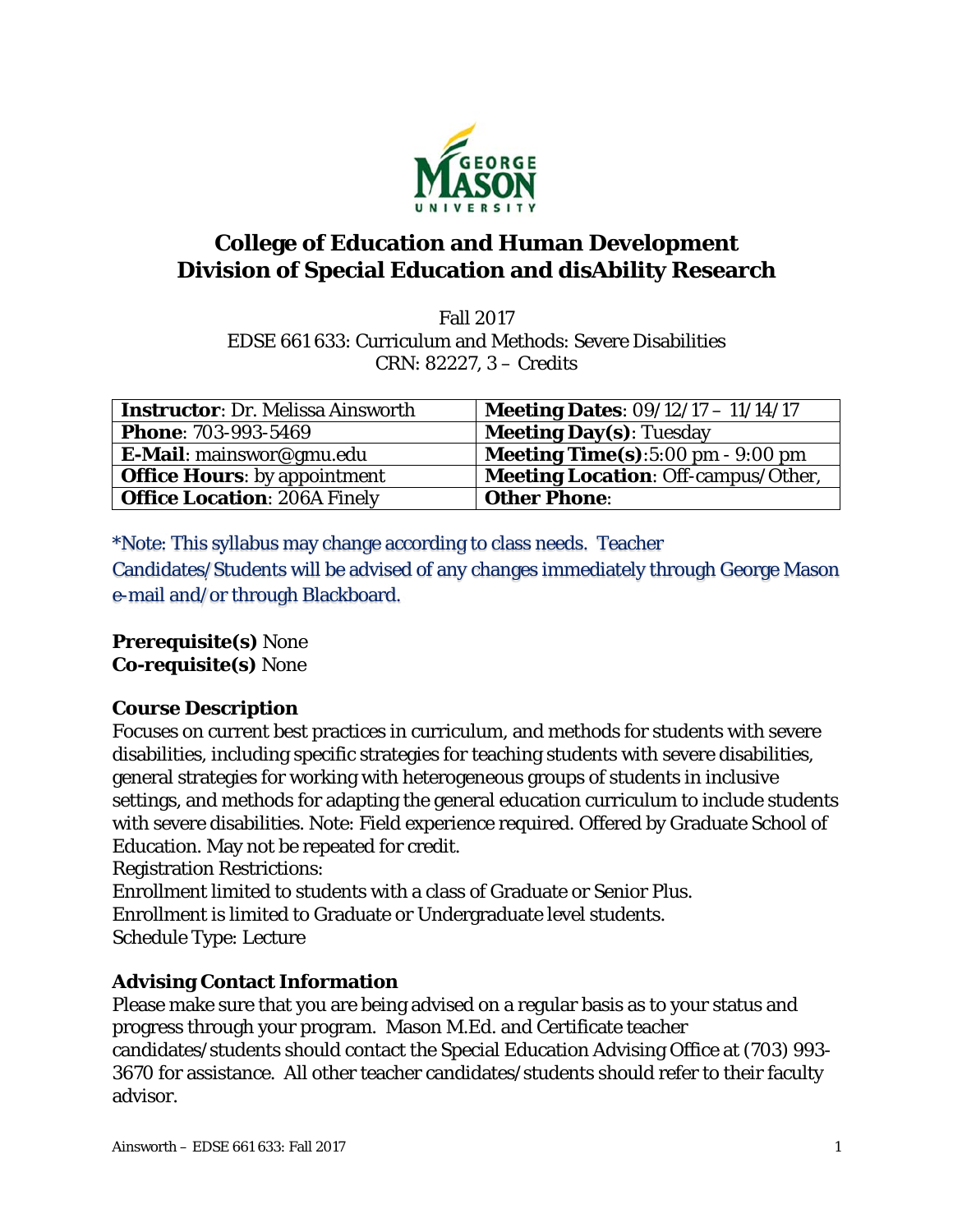## **Advising Tip**

Did you know you can evaluate your progress in the program at any time by running a Degree Evaluation in Patriotweb? Step by step instructions are available at http://registrar.gmu.edu/students/degree-evaluation/.

### **Course Delivery Method**

Learning activities include the following:

- 1. Class lecture and discussion
- 2. Application activities
- 3. Small group activities and assignments
- 4. Video and other media supports
- 5. Research and presentation activities
- 6. Electronic supplements and activities via Blackboard

### **Learner Outcomes**

Upon completion of this course, teacher candidates/students will be able to:

- 1. Write IEPs so they define individualized sequences of measurable objectives for teaching needed functional skills that link to standards of learning general curriculum and begin with present level of performance and end with goal performance.
- 2. Construct, use, and interpret nonstandard, informal skill assessment (such as task analysis and observation) to identify appropriate objectives, evaluate student performance during baseline and intervention, and make improvements in instruction for students with disabilities in an adapted curriculum across the K-12.levels.
- 3. Assess target skills before (baseline probes) and during (instructional probes) instruction using direct observation or assessment of permanent products.
- 4. Create dated graphs of student performance data using Excel; draw aim and trend lines using Excel.
- 5. Use "raw" and graphed student performance data (along with aim and trend lines and problem analysis) to evaluate the effects of instruction and make data-based decisions for improving student performance.
- 6. Embed instruction on targeted IEP objectives into functional daily routines and activities.
- 7. Plan, implement, and evaluate instructional programs that use effective antecedent teaching strategies (e.g., observational learning, milieu approach, system of least intrusive prompts, simultaneous prompting, time delay, graduated guidance, picture assists, audio/ video-modeling, backward and whole task chaining) and consequent strategies (e.g., shaping, error correction, consequential strategies, and interspersed review).
- 8. Write and implement an instructional plan that specifies a sequence of instructional objectives leading to a goal, uses a task analysis (for multiple step skills) or a skill sequence (for discrete skills), incorporates antecedent and consequence teaching strategies aimed at a specific stage of learning, and specifies a plan for collecting and analyzing student performance data on an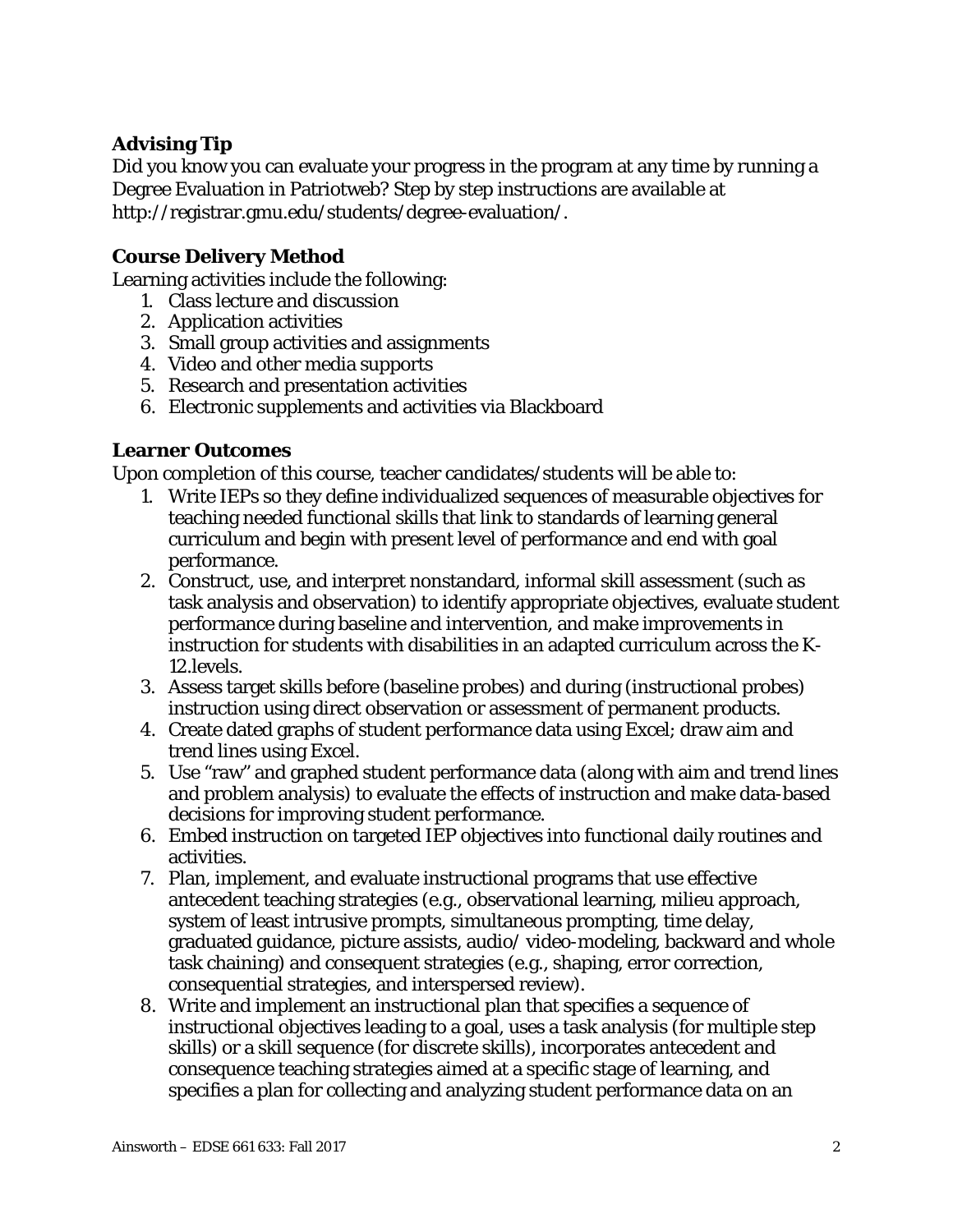ongoing basis.

- 9. Understand general education teaching practices that promote inclusion of students with severe disabilities in the general education curriculum and support them in the least restrictive environment (e.g., curriculum and instructional adaptation, group instruction, self-management, schedule following, cooperative learning, peer tutoring). Understand when and how to use small group instruction, peer tutoring, community-based instruction, simulated instruction, video-modeling instruction, and instruction involving both typical students and students with disabilities.
- 10. Apply a model to plan with general educators any adaptations and modifications that are needed in the general education curriculum and class activities in order to meet the instructional needs of students with severe disabilities.
- 11. Train paraprofessional support staff to use appropriate teaching methods and supportive interaction styles with students to support students without encouraging dependency. Provide these staff members with supervision and feedback.

### **Course Relationship to Program Goals and Professional Organizations**

This course is part of The Virginia Consortium for Teacher Preparation in Special Education Adapted Curriculum, a grant from the Virginia Department of Education that includes George Mason University, Virginia Commonwealth University, Radford University, Norfolk State University, Old Dominion University, and James Madison University. Through the completion of the Adapted Curriculum Consortium program, students are eligible for teacher licensure in the Commonwealth of Virginia in the area of Special Education – Adapted Curriculum K-12. This program complies with the standards for teacher licensure established by the Council for Exceptional Children (CEC), the major special education professional organization, as well as those established by the Interstate Teacher Assessment and Support consortium (InTASC). The standards addressed in this class include CEC Standard 1: Learner Development and Individual Learning Differences (InTASC 1,2); CEC Standard 2: Learning Environments (InTASC 3); CEC Standard 4: Assessment (InTASC 6); CEC Standard 5: Instructional Planning and Strategies (InTASC 7,8); CEC Standard 6: Professional Learning and Ethical Practices (InTASC 9) & CEC Standard 7: Collaboration (InTASC 10).

## **Required Textbooks**

Snell, M.E., & Brown, F. (2011). *Instruction of students with severe disabilities* (8<sup>th</sup> ed.). Upper Saddle River, NJ: Prentice Hall

#### **Recommended Textbooks**

American Psychological Association*. (2010). Publication manual of the American Psychological Association* (6th ed.). Washington, DC: Author.

## **Required Resources**

Access to Blackboard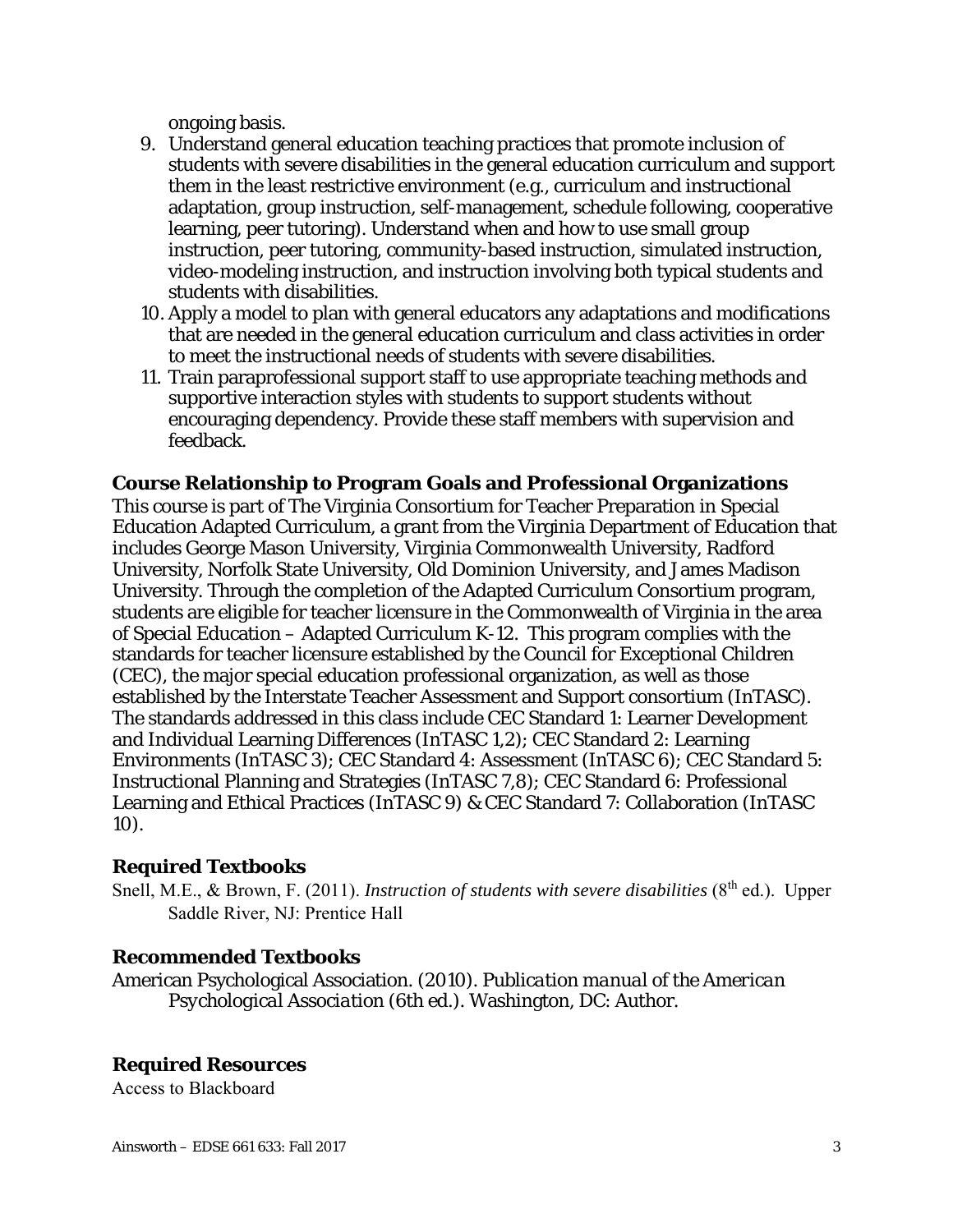## **Additional Readings**

As assigned and posted in Blackboard

#### **Course Performance Evaluation**

Students are expected to submit all assignments on time in the manner outlined by the instructor (e.g., Blackboard, Tk20, hard copy).

#### **Tk20 Performance-Based Assessment Submission Requirement**

It is critical for the special education program to collect data on how our students are meeting accreditation standards. Every teacher candidate/student registered for an EDSE course with a required Performance-based Assessment (PBA) is required to upload the PBA to Tk20 (regardless of whether a course is an elective, a one-time course or part of an undergraduate minor). A PBA is a specific assignment, presentation, or project that best demonstrates one or more CEC, InTASC or other standard connected to the course. A PBA is evaluated in two ways. The first is for a grade, based on the instructor's grading rubric. The second is for program accreditation purposes. Your instructor will provide directions as to how to upload the PBA to Tk20.

For EDSE 661, the required PBA is Instructional Plan and Implementation. Failure to submit the assignment to Tk20 will result in reporting the course grade as Incomplete (IN). Teacher candidates/students have until five days prior to the University-stated grade change deadline to upload the required PBA in order to change the course grade. When the PBA is uploaded, the teacher candidate/student is required to notify the instructor so that the "IN" can be changed to a grade. If the required PBA is not uploaded five days prior to the University-stated grade change deadline and, therefore, the grade not changed, it will become an F. Please check to verify your ability to upload items to Tk20 before the PBA due date.

## **Assignments and/or Examinations**

#### **Performance-based Assessment (Tk20 submission required)**

Course participants must identify and work with an appropriate target student with severe Disabilities\*\* ages 5-21 who is participating in the adapted curriculum. You will need permission to read this student's confidential file, and engage in observation, interview, instruction and assessment activities with that student and her/his family and team members in order to complete the major assignments for the class. It is your responsibility to identify an appropriate target student. It is expected that you will need at least 20-25 hours across the course of the semester to engage in instructional and assessment activities with your target student, their family and team members. Please see Blackboard for a detailed description and rubric.

In this assignment you will develop and implement an instructional program for teaching an **academic** skill to a student with **severe** disabilities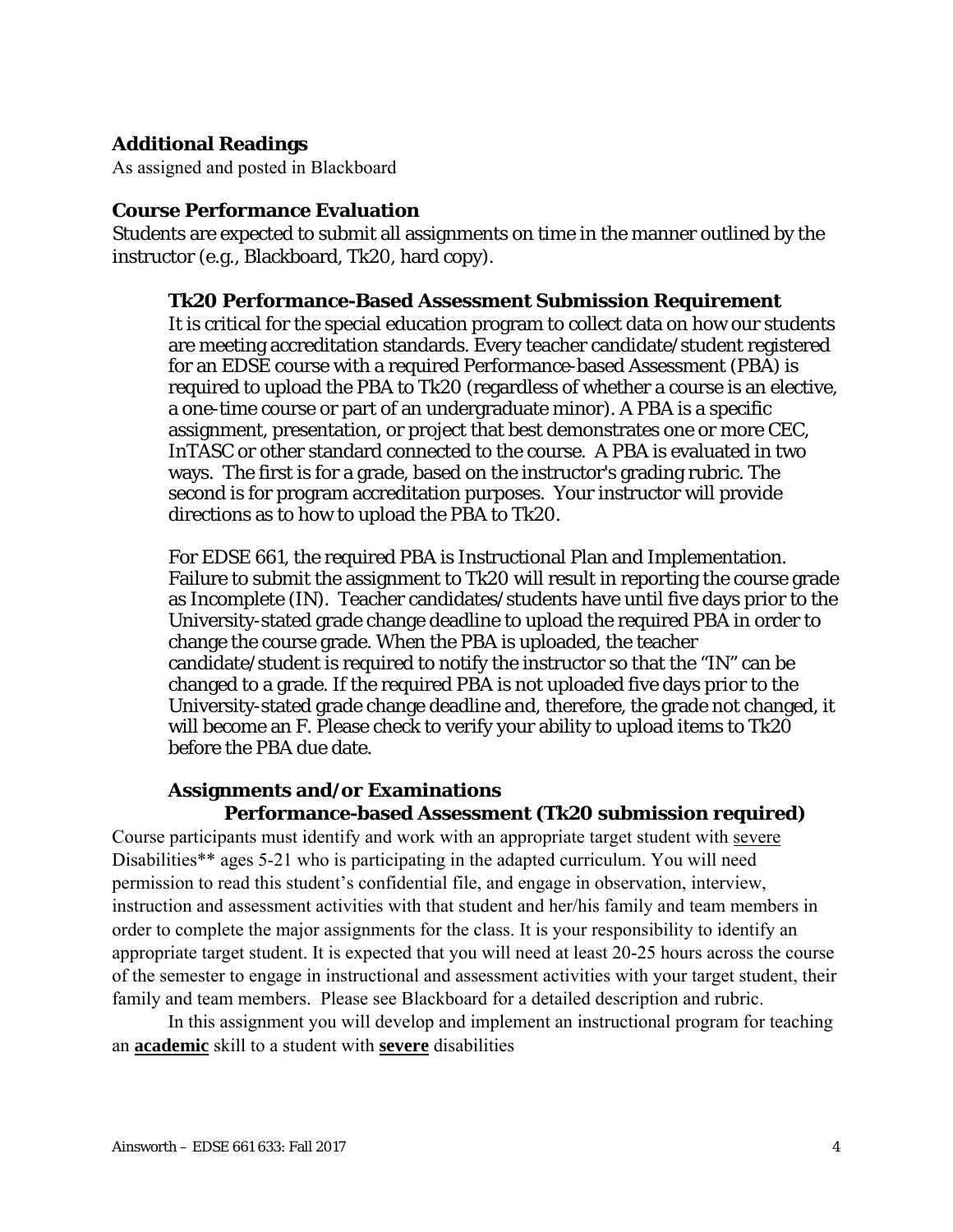\*\* An appropriate target student must have an intellectual disability with a reported IQ below 70. Appropriate target students may have concurrent physical or sensory disabilities or autism.

This assignment has 3 Parts. *Each part will be graded individually*.

# **Part 1: Detailed Instructional Program Proposal (5 points)**

An *instructional plan proposal must be submitted and approved by the instructor* before you can begin the assignment. You will receive the full 5 points upon submitting your proposal. No partial credit will be given. No credit will be given for late proposals unless explicit permission is given by the instructor for a late turn in.

You will need to submit a one page proposal prior to implementing the program in which you:

• Provide the student/individual information: age, school placement, identified eligibility and/or disability, level of academic ability, other pertinent information such as verbal abilities and physical or behavioral limitations. (this information may be bulleted)

Briefly Identify the objective and provide a rationale for teaching it to this person,

Identify the teaching strategy selected

# **Part 2: Completed Draft of the first section: (50 points).**

Based upon instructor feedback, students may select to rewrite this section before it is resubmitted with part 3 on final due date as listed in the syllabus. Regardless of rewriting, part 2 must be handed in with part 3 for a complete paper on the final due date.

○ Write the instructional program plan or method:

- Describe student/individual thoroughly
- Describe the setting where instruction will occur
- Describe the collaborative teaming you used to plan
- Include a complete instructional objective (conditions, behavior, and criterion and develop a data collection method and data collection sheets,)
- Describe teaching procedures, including antecedents, teaching strategies and consequences

# **Part 3: 100 points possible**

○ Implement plan and record data on the program which you will present in a results section of your paper. **You must turn in your Data collection sheets with the final product. You will also need to present your data in an electronic graph.** 

○ Provide a discussion of the program including evaluation of the program based on student performance, and limitations/suggestions for changes in future implementation. We will discuss the details in subsequent class sessions.

Ainsworth – EDSE 661 633: Fall 2017 5

**Service State State**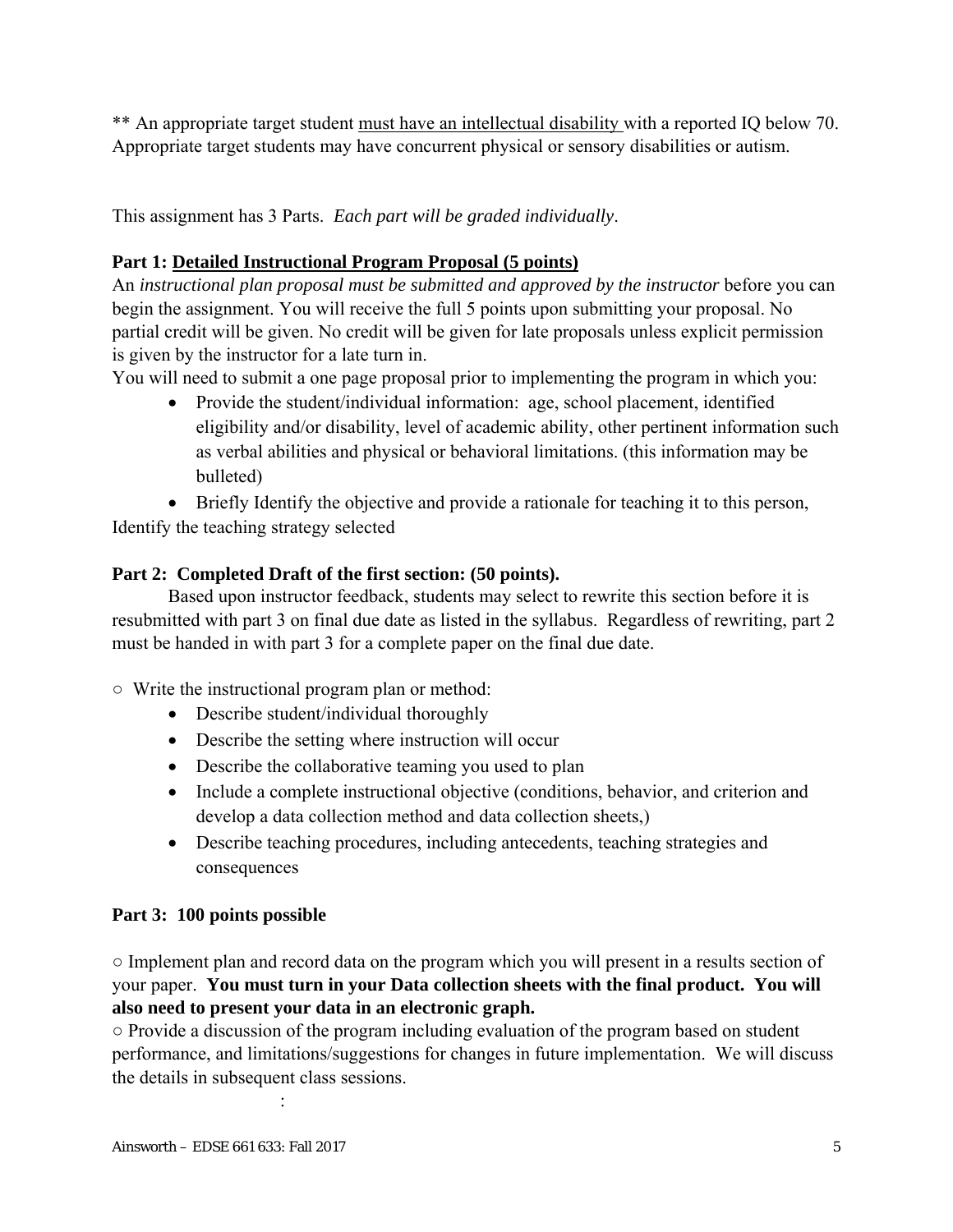\*\*(Please note that if you do not currently teach students with severe disabilities you will need to find a student outside of your class to develop a plan for.)

| Due Date | Sections Due                | Points Possible    |
|----------|-----------------------------|--------------------|
|          | Part 1 (instructional plan) | 5 (all or nothing) |
|          | proposal)                   |                    |
|          | Part 2                      | 50                 |
|          | Part 2 (revised) $& 3$      | 100                |

# **Performance-based Common Assignments (No Tk20 submission required.)**

None.

## **Field Experience Requirement**

A field experience is a part of this course. A field experience includes a variety of early and ongoing field-based opportunities in which candidates may observe, assist, and/or tutor. Field experiences may occur in offcampus settings, such as schools (CAEP, 2016). Below are REQUIRED PROCEDURES FOR ALL STUDENTS ENROLLED IN THS COURSE.

1. **Complete the online EDSE Field Experience form**. This online form will be sent to your GMU email from EDSEfld@gmu.edu on the first day of the semester. Click on the link and complete the form as soon as possible. ALL students should complete the form, regardless of whether you need assistance in locating a field experience placement or not. This information is required by the state. Please direct any questions about the form to Dr. Kristen O'Brien at **EDSEfld@gmu.edu.** 

If you are arranging your own field experience because you are a fulltime contracted school system employee and will complete the field experience at your worksite, you will be asked to specify the school at which you will be completing the field experience.

If you request a field experience placement to be arranged, you will receive information via your GMU email account about your assigned internship placement from the Clinical Practice Specialist in the College's Educator Preparation Office (EPO). Check your GMU email regularly for important information regarding your field experience. Follow all instructions for the necessary Human Resource (HR) paperwork required to access the assigned field experience placement.

#### 2. **View the EDSE Field Experience Introduction presentation**.

On the first week of classes and prior to representing George Mason in off-campus settings, your instructor will show a video presentation or provide a link to the presentation, which includes important information about the registration process for EDSE field experiences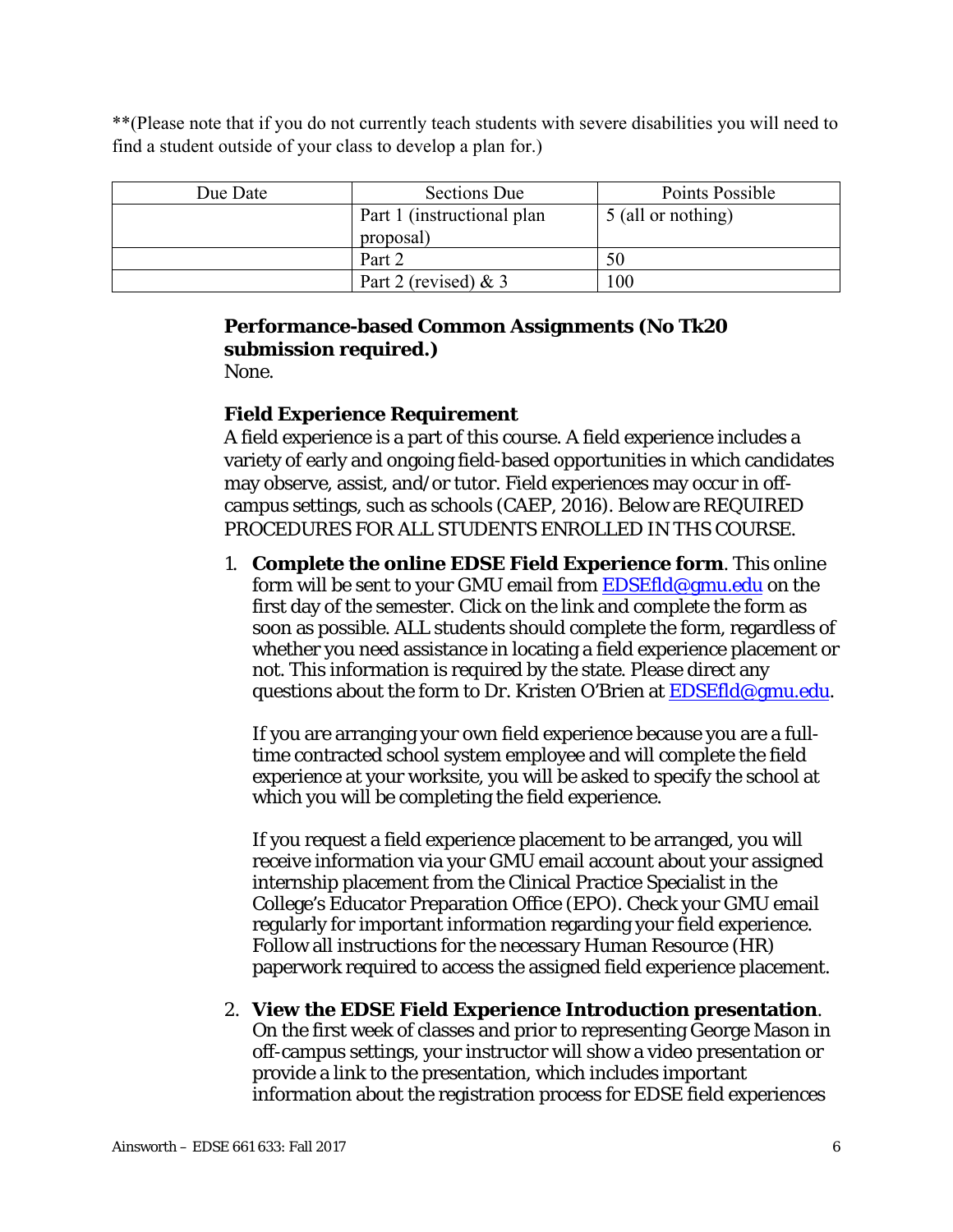and tips for a successful field experience. After the presentation, sign the document provided by your instructor to indicate that you have watched the presentation and are aware of the EDSE field experience professionalism expectations.

- 3. **Document your field experience hours**. Your instructor will provide you with access to field experience documentation forms to use. There are two different field experience documentation forms – one for those completing field experience at their worksite and one for those completing field experiences in other classroom settings (e.g., GMU arranged a placement for you). Use the form that is most appropriate for your field experience placement. Your instructor will provide more directions on how to use and submit the documentation form.
- 4. **Complete the field experience end-of-semester survey**. Towards the end of the semester, you will receive an email from EDSEfld@gmu.edu with a link to an online survey. This brief survey asks you to report about important features of your field experience placement.

#### **Other Assignments**

#### **Classroom plan: 50 points possible**

This assignment will require that you submit a detailed description of your teaching environment and 2-3 page discussion of the evidence –based best practices you use. **You will be required to reference your text and articles** read for class in your discussion of best practices.

#### **Lesson Plans: 100 pts total (25 pts each)**

As we cover different academic areas you will be asked to turn in 1 lesson plan per area for a total of 4 lessons plans (1 each for the following areas: math, science/history, communication, life skills). Each lesson plan is worth 25 points. Each lesson plan has a different due date. Detailed descriptions of the directions for each lesson plan is found on blackboard under the assignments tab

#### **In-Class Assignments: 50 points possible total**

There will be 5 unannounced quizzes/reading checks or in class activities throughout the semester. Each is worth 10 points for a total of 50 possible points. If you miss class, these may **NOT** be made up.

### **Course Policies and Expectations Attendance/Participation**

Students are expected to attend all class sessions during the course. As adult learners, you make personal decisions about enacting professional responsibilities, including those as a student.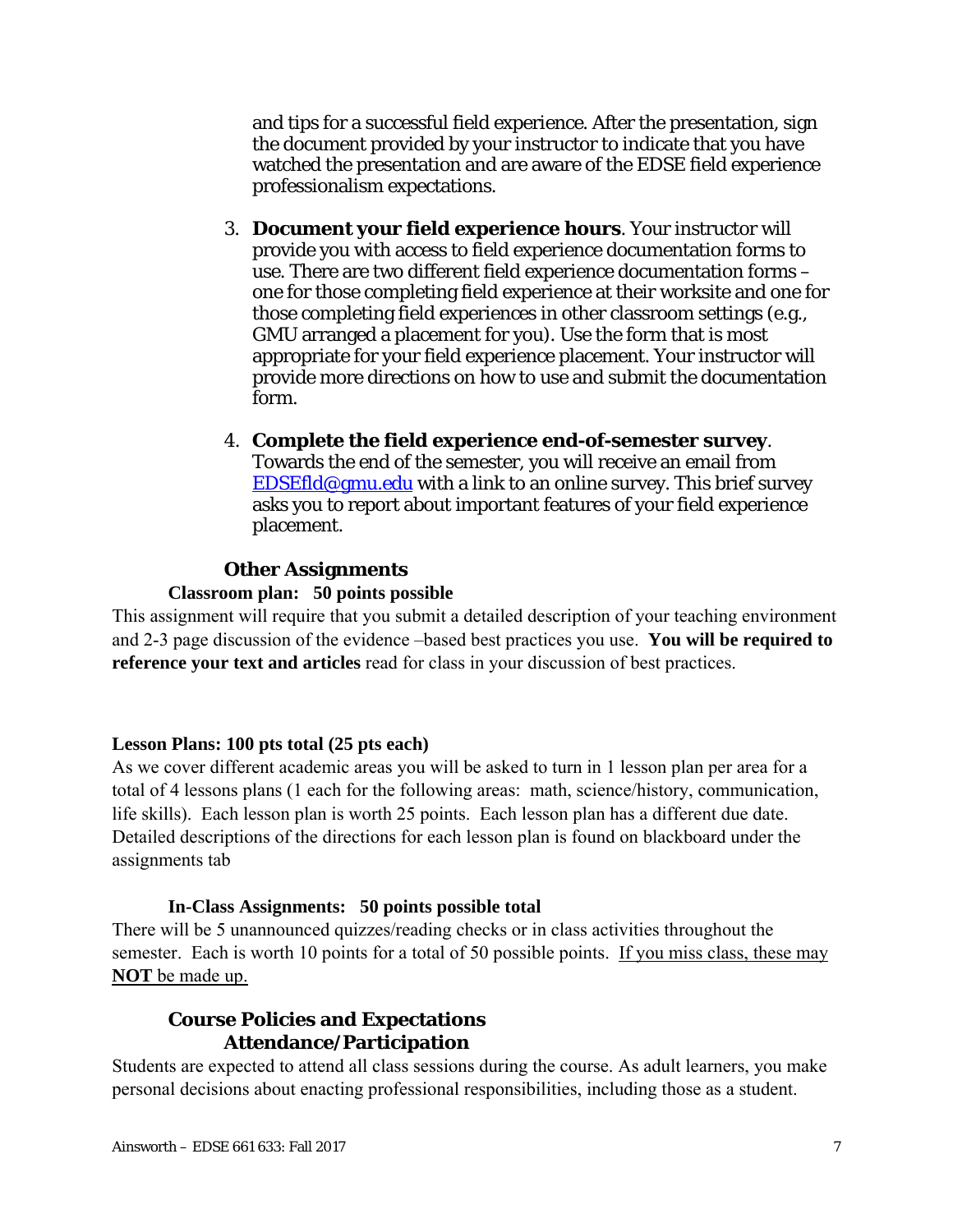Students are expected to arrive on time and stay for the duration of class time. Attendance, timeliness, and professionally relevant, respectful and active participation are expected. Attendance and professional participation at all sessions is very important because all of the activities in class are planned in such a way that they cannot be recreated outside the class session.

 In the unlikely event that you are not able to attend, it is your responsibility to make arrangements to obtain notes, handouts, and lecture details from another student. Students who are absent are held responsible for the material covered including assignment discussions/clarifications/explanations and assignments given and due. It is your responsibility to arrange with another student for collection of materials and to promptly obtain class notes, handouts, lecture details, explanations of content, and procedures/assignments, etc. It is also recommended that you notify the instructor about absences in advance or within 24 hours after an absence

#### **Late Work**

All assignments must be submitted on or before the assigned due date. In fairness to students who make the effort to submit work on time, 5% of the total assignment points will be deducted each day from your grade for late assignments.

Please check to make sure that what you upload to BB is the correct version/ item. If you incorrectly upload an assignment let me know immediately. If I discover that you have uploaded the wrong thing, then all late penalties apply. If you are having difficulty uploading due to technical issues, please text me immediately.

#### **\*\*Late or incorrectly turned in/uploaded assignments will be graded at the convenience of the instructor and therefore may not provide timely feedback.**

**Grading Scale** 

93-100% A

90-92% A-

87-89% B+

80-86% B

70-79% C

 $< 70 = F$ 

**Note**: Spelling, grammar and writing style are important components of professional writing. Accurate, clear, concise writing is required of all professionals and will be considered in the grading of all assignments. Written assignments will be evaluated for content, clarity, format, cohesiveness, and use of person-first language. Additionally, points will be deducted for spelling, grammatical, and word processing errors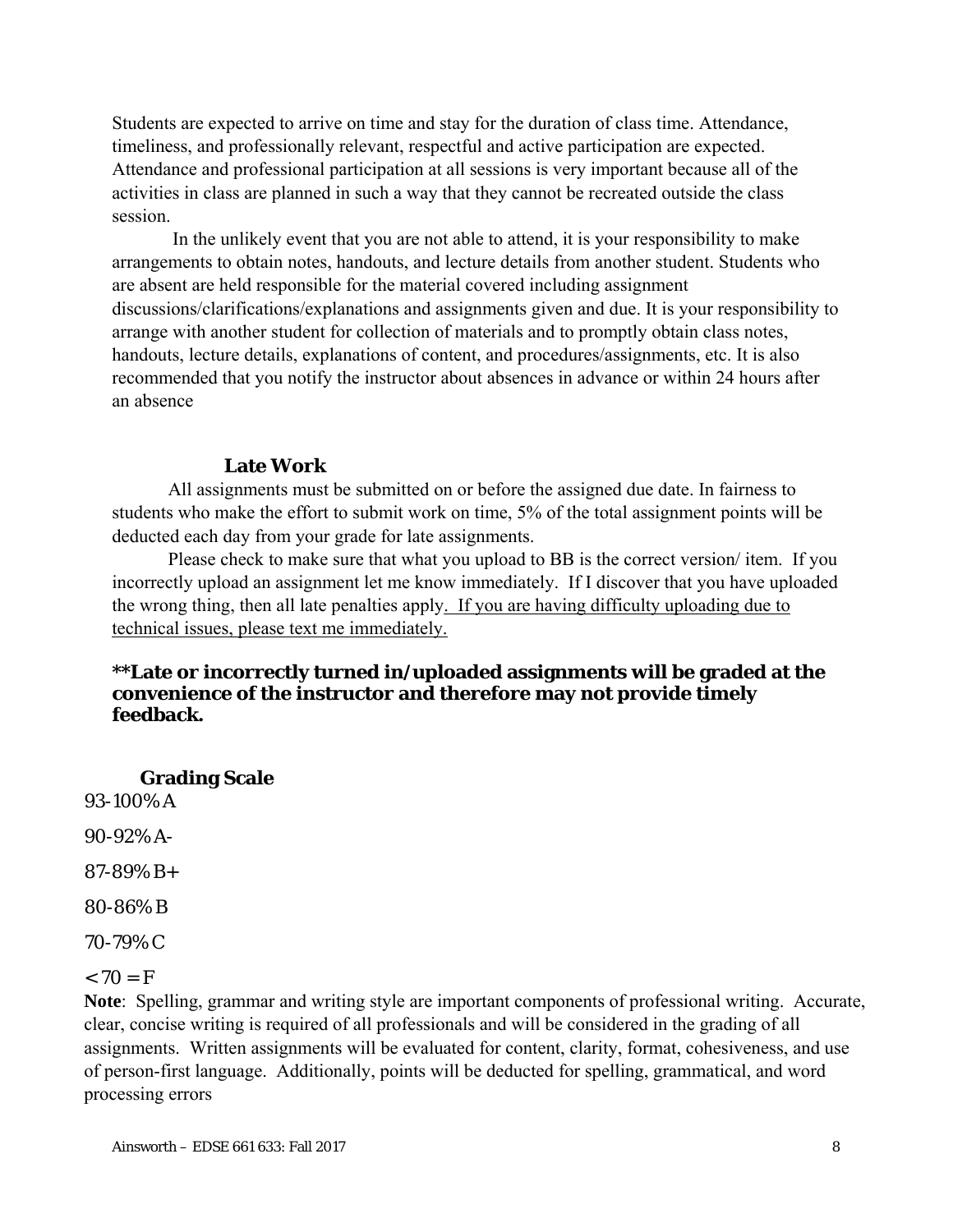\*Note: The George Mason University Honor Code will be strictly enforced. Students are responsible for reading and understanding the Code. "To promote a stronger sense of mutual responsibility, respect, trust, and fairness among all members of the George Mason University community and with the desire for greater academic and personal achievement, we, the student members of the university community, have set forth this honor code: Student members of the George Mason University community pledge not to cheat, plagiarize, steal, or lie in matters related to academic work." Work submitted must be your own or with proper citations (see http://oai.gmu.edu/the-mason-honor-code/).

### **Professional Dispositions**

Students are expected to exhibit professional behaviors and dispositions at all times.

### **Class Schedule**

\*Note: Faculty reserves the right to alter the schedule as necessary, with notification to students.

| <b>Week</b>     | <b>Class Topic</b>                                                                                                      | <b>Assignment Due</b>                                                                                                                                 | <b>Reading Assignment</b>                                                                                                                                                    |
|-----------------|-------------------------------------------------------------------------------------------------------------------------|-------------------------------------------------------------------------------------------------------------------------------------------------------|------------------------------------------------------------------------------------------------------------------------------------------------------------------------------|
|                 |                                                                                                                         |                                                                                                                                                       | (To be completed before coming)                                                                                                                                              |
|                 |                                                                                                                         |                                                                                                                                                       | to class)                                                                                                                                                                    |
| Sept 12         | Introduction: Nuts &<br>Bolts; Educational<br>Assumptions and<br>organizing yourself and<br>writing meaningful<br>IEP's |                                                                                                                                                       | none                                                                                                                                                                         |
| September<br>19 | <b>Instructional Strategies</b><br><b>And Data Collection</b><br>and individual<br>conferences                          | 1) Instructional<br>plan proposal due<br>(Bring hard copy)<br>to class and<br>upload)<br>And<br>2) In Class quiz on<br>readings during<br>conferences | Text: Brown, McDonnell &<br>Snell Chapters 1, 3 and 5<br><b>Article</b> : Patti, A.L. (2016) – Back<br>to Basics<br><b>Article:</b> Spooner, Browder<br>and Mims - Chapter 4 |
| Sept 26         | Designing Effective<br>Lessons                                                                                          | <b>Instructional</b><br><b>Plan part 2</b><br>due by 5:00<br><b>pm</b> via<br><b>Blackboard</b><br>upload                                             | <b>Article:</b> Schmoker, M. (2012)<br>The Stunning power of good,<br>traditional lessons (on BB)                                                                            |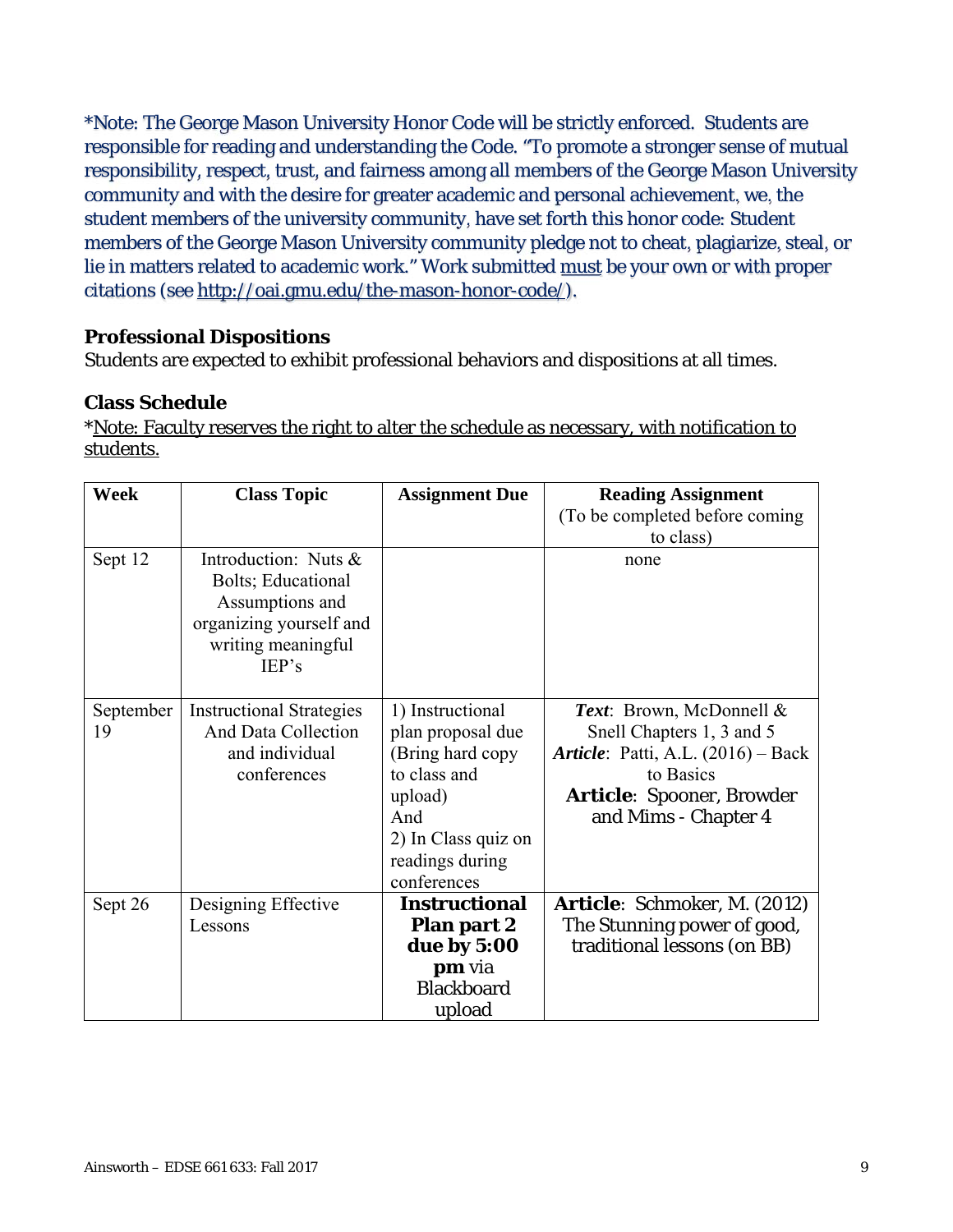| <b>Week</b> | <b>Class Topic</b>                                                                       | <b>Assignment Due</b>                                                       | <b>Reading Assignment</b>                                                                                                                                                                                                       |
|-------------|------------------------------------------------------------------------------------------|-----------------------------------------------------------------------------|---------------------------------------------------------------------------------------------------------------------------------------------------------------------------------------------------------------------------------|
|             |                                                                                          |                                                                             | (To be completed before coming                                                                                                                                                                                                  |
|             |                                                                                          |                                                                             | to class)                                                                                                                                                                                                                       |
| Oct 3       | <b>Instructional Strategies:</b><br>Science/history and<br>foundational text             | Class Plan due by<br>$5:00$ pm via<br>upload to<br>blackboard.              | <b>Articles:</b><br>Spooner, F., Knight, V. F.,<br>1)<br>Browder, D. M., & Smith,<br>B. R. (2011). Evidence-<br>based practice for teaching<br>academics to students with<br>severe developmental<br>disabilities.              |
|             |                                                                                          |                                                                             | 2) Spooner, F., Knight, V.,<br>Browder, D., Jimenez, B., &<br>DiBiase, W. (2011).<br><b>Evaluating evidence-based</b><br>practice in teaching<br>science content to<br>students with severe<br>developmental<br>disabilities    |
| Oct 10      | <b>Instructional Strategies</b><br>- Life skills                                         | Science/History<br>Lesson plan due<br>5:00 pm upload to<br>Blackboard       | Text: Snell & Brown Chapters 10<br>&14<br>1) Article: Bouck, E.C., &<br>Joshi, G. (2012). Functional<br>curriculum and students<br>with mild intellectual<br>disability: Exploring post<br>school outcomes through<br>the NLTS2 |
| Oct 17      | <b>Instructional Strategies -</b><br>Math                                                | Life Skills Lesson<br>Plan due 5:00 pm<br>via upload to<br>blackboard       | <b>Text:</b> Snell & Brown Chapter 13                                                                                                                                                                                           |
| Oct 24      | <b>Instructional Strategies:</b><br>Communication<br>And Inclusion vs?<br>Self-Contained | Math Lesson Plan<br>due by $5:00 \text{ pm via}$<br>upload to<br>blackboard | Text: Snell & Brown Chapter 12                                                                                                                                                                                                  |
| Oct 31      | No formal class $-$ On<br>line assignment                                                | Blackboard<br>Assignment due by<br>11 pm tonight.                           | Text: Snell & Brown Chapter 2,<br>15, 16                                                                                                                                                                                        |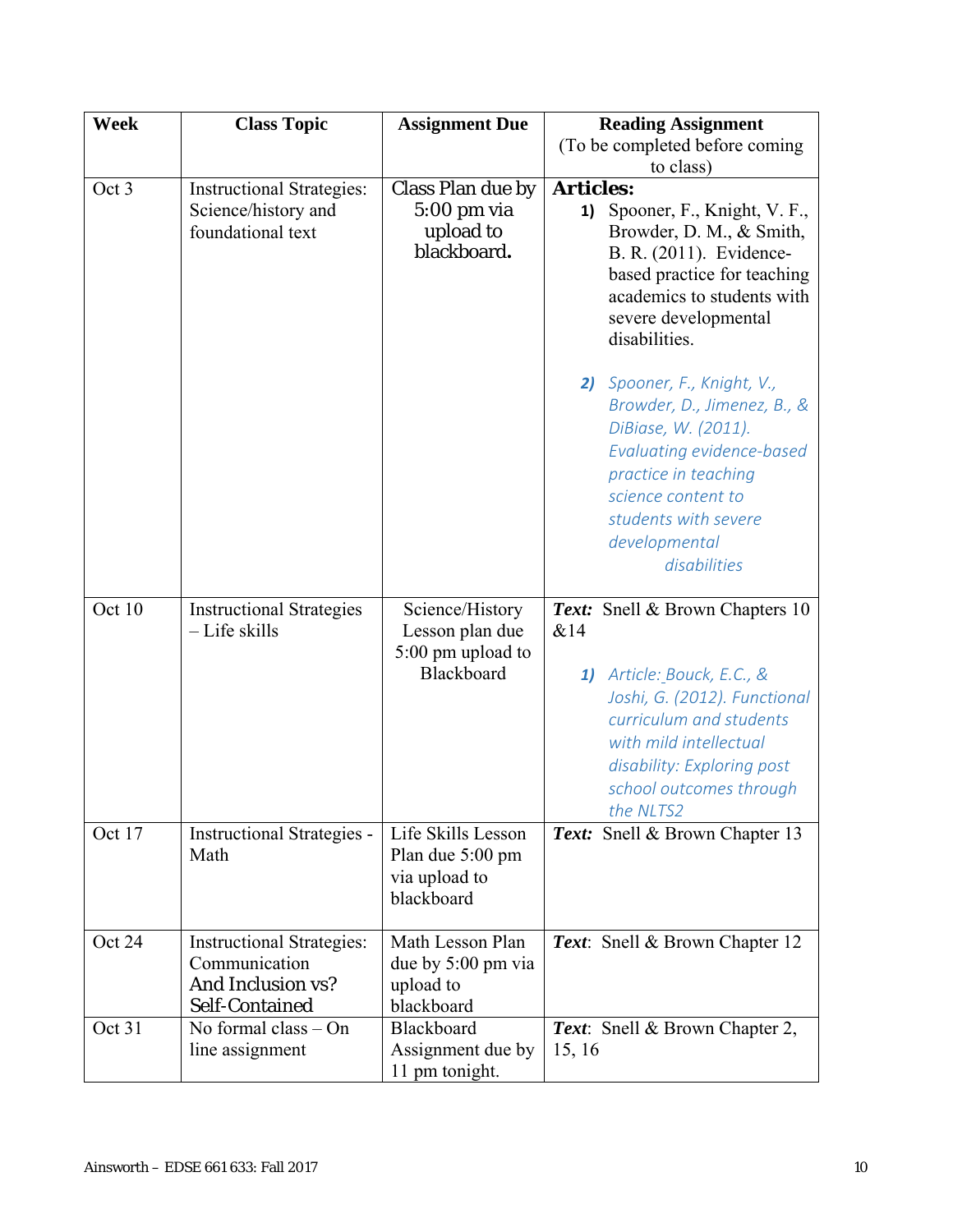| <b>Week</b>      | <b>Class Topic</b>  | <b>Assignment Due</b>     | <b>Reading Assignment</b>              |
|------------------|---------------------|---------------------------|----------------------------------------|
|                  |                     |                           | (To be completed before coming)        |
|                  |                     |                           | to class)                              |
| Nov <sub>7</sub> | Inclusion vs? Self- | Communication             | <b>Text:</b> Snell & Brown Chapters 11 |
|                  | Contained           | Lesson Plan due           |                                        |
|                  |                     | $5:00 \text{ pm via}$     |                                        |
|                  |                     | blackboard                |                                        |
|                  |                     |                           |                                        |
| Nov $14$         | Successful Teachers | <b>Instructional Plan</b> |                                        |
|                  |                     | parts $2 \& 3$ due by     |                                        |
|                  |                     | $5:00$ via                |                                        |
|                  |                     | blackboard                |                                        |
|                  |                     | Assignment tab            |                                        |
|                  |                     | AND blackboard            |                                        |
|                  |                     | Tk20 upload under         |                                        |
|                  |                     | Assessment tab            |                                        |

## **Core Values Commitment**

The College of Education and Human Development is committed to collaboration, ethical leadership, innovation, research-based practice, and social justice. Students are expected to adhere to these principles: http://cehd.gmu.edu/values/

## **GMU Policies and Resources for Students**

## **Policies**

- Students must adhere to the guidelines of the Mason Honor Code (see http://oai.gmu.edu/the-mason-honor-code/).
- Students must follow the university policy for Responsible Use of Computing (see http://universitypolicy.gmu.edu/policies/responsible-use-of-computing/).
- Students are responsible for the content of university communications sent to their Mason email account and are required to activate their account and check it regularly. All communication from the university, college, school, and program will be sent to students **solely** through their Mason email account.
- Students with disabilities who seek accommodations in a course must be registered with George Mason University Disability Services. Approved accommodations will begin at the time the written letter from Disability Services is received by the instructor (see http://ods.gmu.edu/).
- Students must follow the university policy stating that all sound emitting devices shall be turned off during class unless otherwise authorized by the instructor.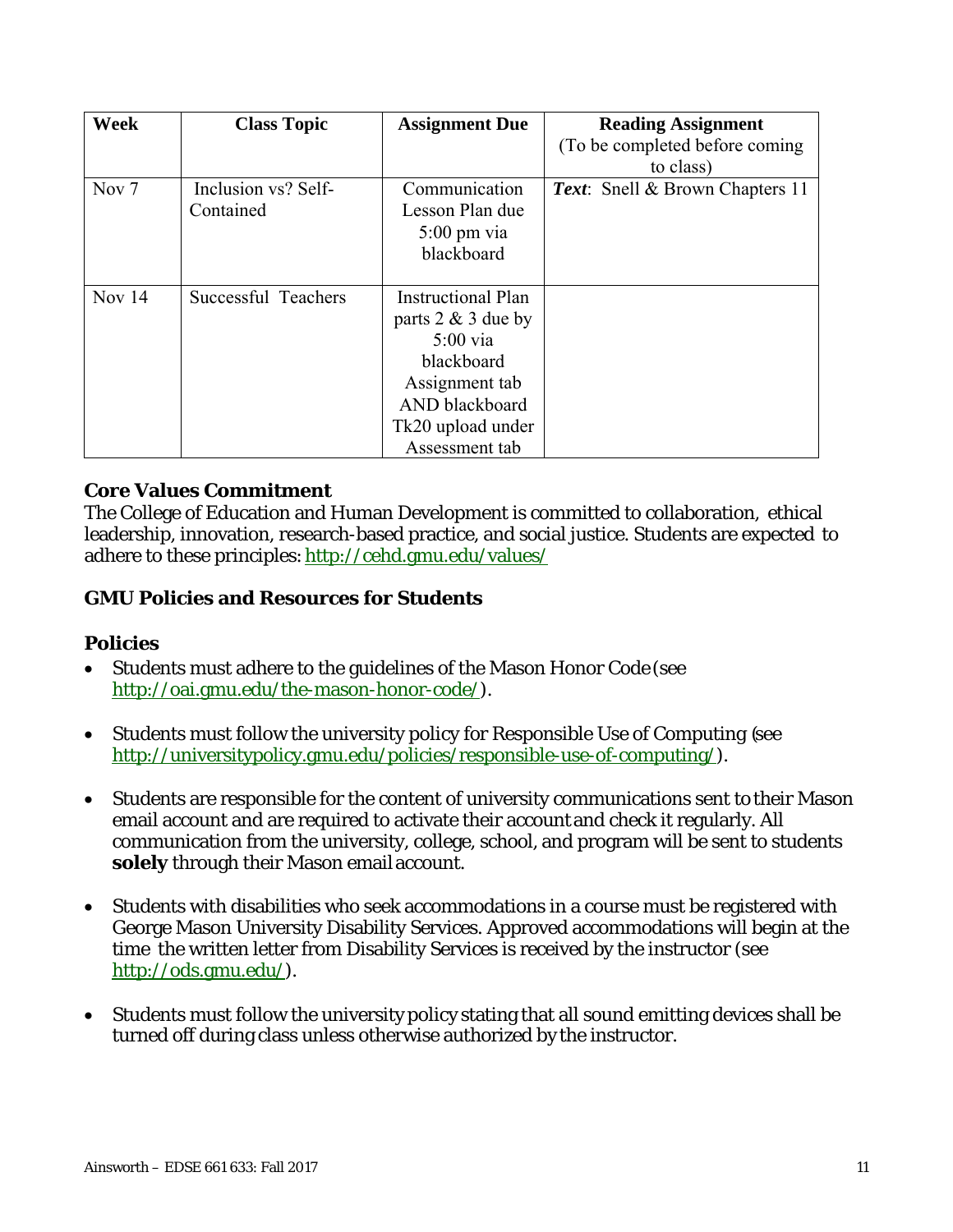### **Campus Resources**

- Support for submission of assignments to Tk20 should be directed to tk20help@gmu.edu or https://cehd.gmu.edu/aero/tk20. Questions or concerns regarding use of Blackboard should be directed to http://coursessupport.gmu.edu/.
- The Writing Center staff provides a variety of resources and services (e.g., tutoring, workshops, writing guides, handbooks) intended to support students as they work to construct and share knowledge through writing (see http://writingcenter.gmu.edu/).
- The Counseling and Psychological Services (CAPS) staff consists of professional counseling and clinical psychologists, social workers, and counselors who offer a wide range of services (e.g., individual and group counseling, workshops and outreach programs) to enhance students' personal experience and academic performance (see http://caps.gmu.edu/).) to enhance students' personal experience and academic performance (see http://caps.gmu.edu/).
- The Student Support & Advocacy Center staff helps students develop and maintain healthy lifestyles through confidential one-on-one support as well as through interactive programs and resources. Some of the topics they address are healthy relationships, stress management, nutrition, sexual assault, drug and alcohol use, and sexual health (see http://ssac.gmu.edu/). Students in need of these services may contact the office by phone at 703-993-3686. Concerned students, faculty and staff may also make a referral to express concern for the safety or well-being of a Mason student or the community by going to http://ssac.gmu.edu/make-a-referral/.

For additional information on the College of Education and Human Development, please visit our website https://cehd.gmu.edu/.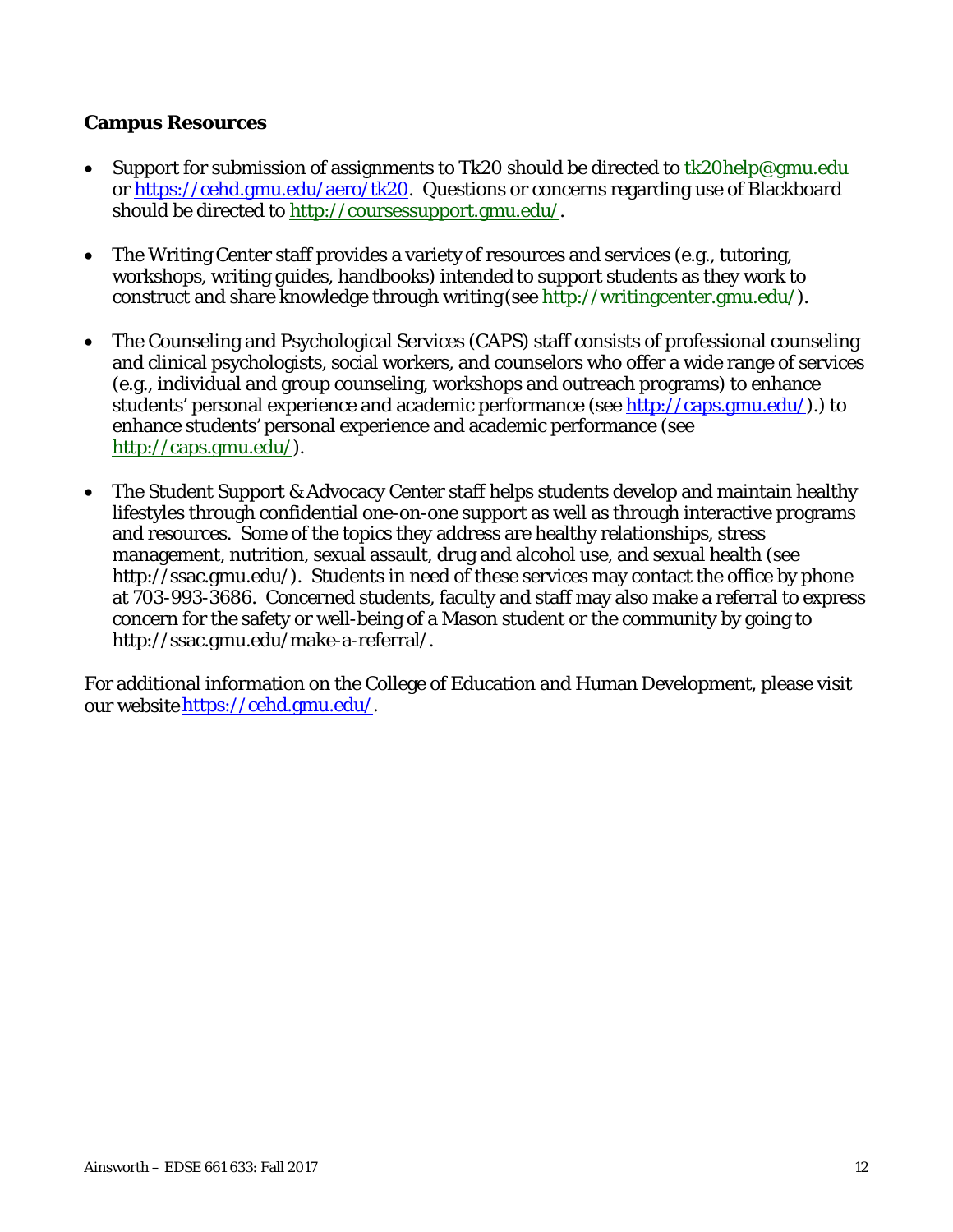#### **Appendix Assessment Rubric(s) Assessment Rubric for TK20**

**Does Not Meet Expectations 1 Meets Expectations 2 Exceeds Expectations 3**  Abstract and Introduction CEC/IIC Standard 5 Candidate fails to provide a clear overview of all elements of the instructional plan and use evidence-based practices validated for the specific characteristics of learners with moderate to severe exceptional learning needs to establish a clear need for behavior change. Candidate cites literature that supports the development of the instructional program. Candidate provides a clear overview of all elements of the instructional plan and uses evidence-based practices validated for the specific characteristics of learners with moderate to severe exceptional learning needs to establish a clear need for behavior change. Candidate cites literature that supports the development of the instructional program. Candidate provides a clear overview of all elements of the instructional plan and uses evidence-based practices validated for the specific characteristics of learners with moderate to severe exceptional learning needs to establish a clear need for behavior change. Candidate establishes a clear and explicit connection between the literature and the development of the instructional program that reflects the theories and research that form the basis of curriculum development and instructional practice. Learner Description CEC/IIC Standard 1 Candidate provides limited demographic and background information related to the target learner's physical, sensory, and/or medical needs as well as academic needs and levels of support. Candidate does not accurately discuss the educational impact of the learner's exceptionality and current physical, sensory, and/or medical Candidate provides demographic and background information related to the target learner's physical, sensory, and/or medical needs as well as academic needs and levels of support. Candidate accurately discusses the educational impact of the learner's exceptionality and current physical, sensory, and/or medical needs, Candidate provides demographic and background information related to the target learner's physical, sensory, and/or medical needs as well as academic needs and levels of support. Candidate accurately discusses the educational impact of the learner's current physical, sensory, and/or medical needs, attitude, interests, values,

#### http://www.taskstream.com/ Instructional Plan with Data and Implementation Scoring Guide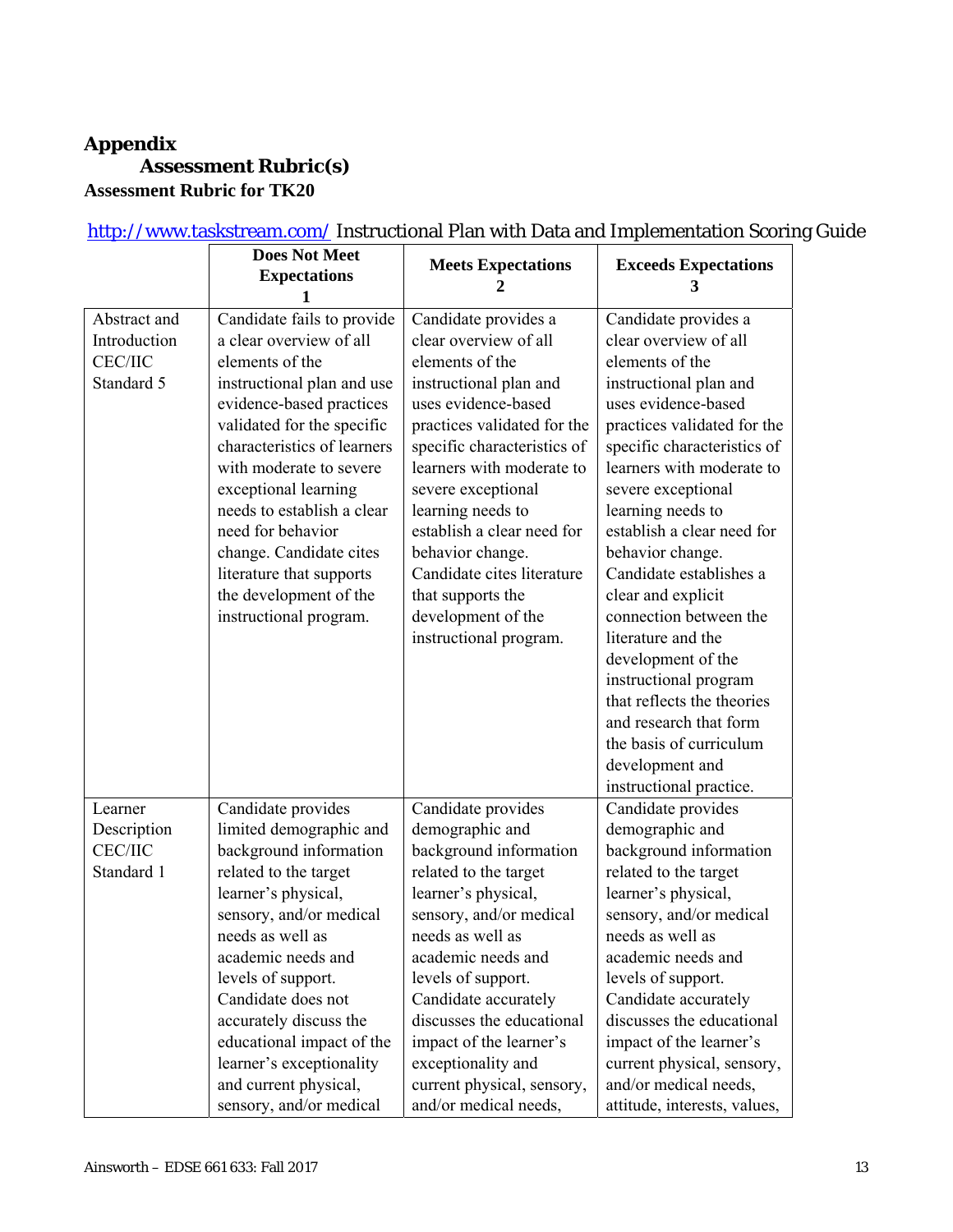|                                           | <b>Does Not Meet</b><br><b>Expectations</b>                                                                                                                                                                                                                                                                                                                                                                                                                                                                                                                                                                                                                                      | <b>Meets Expectations</b><br>2                                                                                                                                                                                                                                                                                                                                                                                                                                                                                                                                                                                                                  | <b>Exceeds Expectations</b><br>3                                                                                                                                                                                                                                                                                                                                                                                                                                                                                                                                                                                                                                                                                                                          |
|-------------------------------------------|----------------------------------------------------------------------------------------------------------------------------------------------------------------------------------------------------------------------------------------------------------------------------------------------------------------------------------------------------------------------------------------------------------------------------------------------------------------------------------------------------------------------------------------------------------------------------------------------------------------------------------------------------------------------------------|-------------------------------------------------------------------------------------------------------------------------------------------------------------------------------------------------------------------------------------------------------------------------------------------------------------------------------------------------------------------------------------------------------------------------------------------------------------------------------------------------------------------------------------------------------------------------------------------------------------------------------------------------|-----------------------------------------------------------------------------------------------------------------------------------------------------------------------------------------------------------------------------------------------------------------------------------------------------------------------------------------------------------------------------------------------------------------------------------------------------------------------------------------------------------------------------------------------------------------------------------------------------------------------------------------------------------------------------------------------------------------------------------------------------------|
| Setting and                               | needs, attitude, interests,<br>values, and behavior and<br>the effect these<br>conditions can on the life<br>of a learner with<br>moderate to severe<br>exceptional learning<br>needs.<br>Candidate describes the                                                                                                                                                                                                                                                                                                                                                                                                                                                                | attitude, interests, values,<br>and behavior and the<br>effect these conditions<br>can on the life of a<br>learner with moderate to<br>severe exceptional<br>learning needs. Candidate<br>discusses the educational<br>impact of the learner's<br>exceptionality that<br>implicitly justifies the<br>need for the development<br>of goals and planned<br>instruction.<br>Candidate describes the                                                                                                                                                                                                                                                | and behavior and effect<br>these conditions can on<br>the life of a learner with<br>moderate to severe<br>exceptional learning<br>needs. Candidate<br>discusses the educational<br>impact of the learner's<br>exceptionality that<br>explicitly justifies the<br>need for the development<br>of goals and planned<br>instruction by providing<br>specific examples.<br>Candidate describes the                                                                                                                                                                                                                                                                                                                                                            |
| Materials<br><b>CEC/IIC</b><br>Standard 2 | learner's classroom and<br>school setting, inclusive<br>of the demands of the<br>learning environments,<br>design and management<br>of daily routines, and<br>teacher<br>attitudes/behaviors, but<br>does not discuss how<br>these factors may<br>influence the behavior of<br>the learner with moderate<br>to severe exceptional<br>learning needs, and the<br>basic behavior<br>management theories and<br>strategies being utilized<br>is limited. Candidate<br>does not list the ancillary<br>services available for the<br>student with moderate to<br>severe exceptional<br>learning needs or the<br>specialized materials<br>utilized, including<br>assistive technology. | learner's classroom and<br>school setting, inclusive<br>of the demands of the<br>learning environments,<br>design and management<br>of daily routines, and<br>teacher<br>attitudes/behaviors that<br>may influence the<br>behavior of the learner<br>with moderate to severe<br>exceptional learning<br>needs, and the basic<br>behavior management<br>theories and strategies<br>being utilized. Candidate<br>describes the ancillary<br>services available for the<br>student with moderate to<br>severe exceptional<br>learning needs, but does<br>not identify the<br>specialized materials<br>utilized, including<br>assistive technology. | learner's classroom and<br>school setting, inclusive<br>of the demands of the<br>learning environments,<br>design and management<br>of daily routines, and<br>teacher attitudes/<br>behaviors that may<br>influence the behavior of<br>the learner with moderate<br>to severe exceptional<br>learning needs, and the<br>basic behavior<br>management theories and<br>strategies being utilized.<br>Candidate describes the<br>ancillary services<br>available for the learner<br>with moderate to severe<br>exceptional learning<br>needs and the specialized<br>materials utilized,<br>including assistive<br>technology. Candidate<br>summarizes their<br>perspectives and<br>philosophy regarding<br>effective management of<br>teaching and learning. |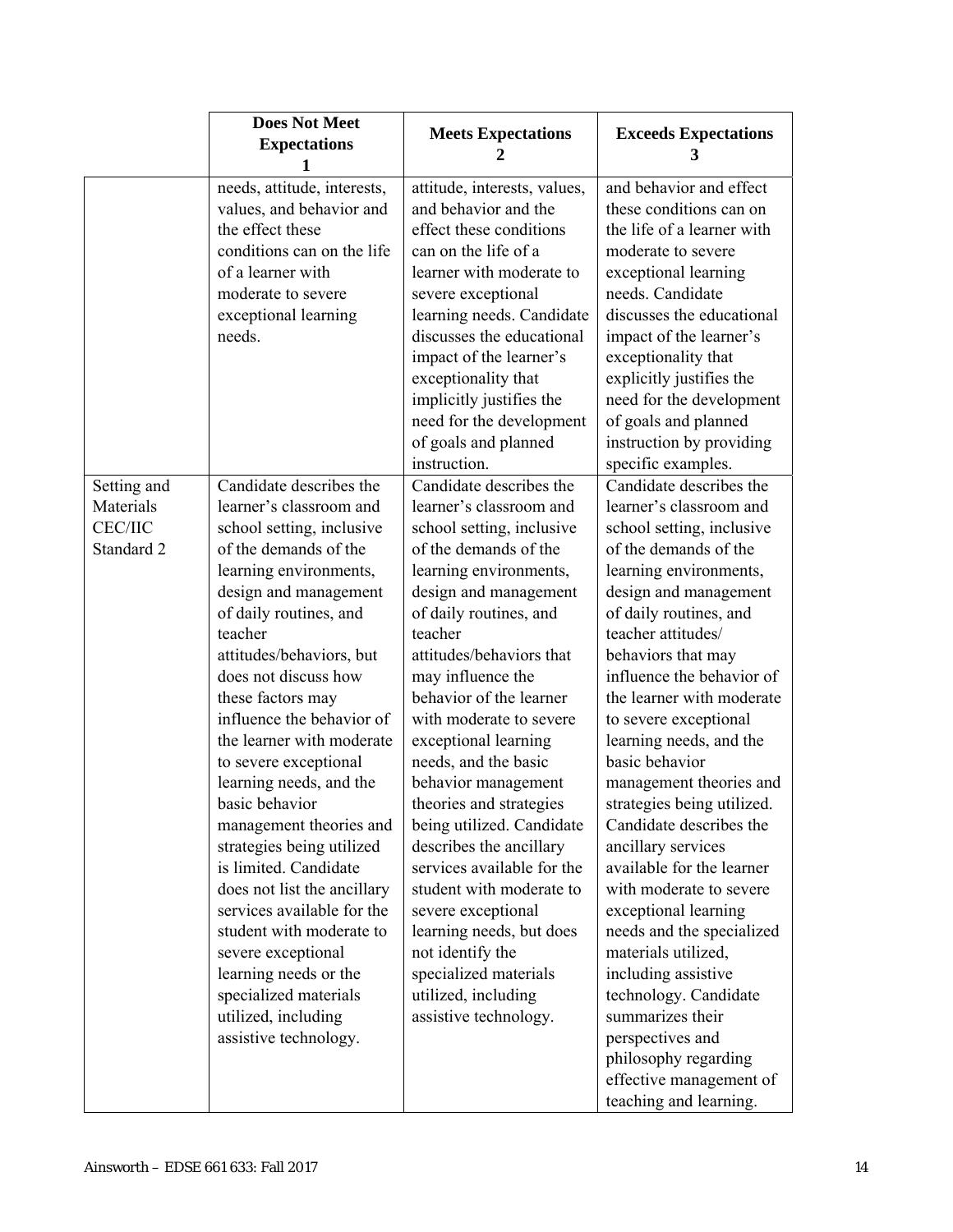|                      | <b>Does Not Meet</b><br><b>Expectations</b> | <b>Meets Expectations</b>   | <b>Exceeds Expectations</b><br>3 |
|----------------------|---------------------------------------------|-----------------------------|----------------------------------|
| Collaborative        | Candidate describes the                     | Candidate describes the     | Candidate describes the          |
| Teaming              | roles the families and                      | roles the learner with      | roles the learner with           |
| <b>CEC/IIC</b>       | school and community                        | moderate to severe          | moderate to severe               |
| Standard 7           | personnel played in the                     | exceptional learning        | exceptional learning             |
|                      | development and                             | needs, families, and        | needs, families, and             |
|                      | implementation of the                       | school and community        | school and community             |
|                      | instructional program,                      | personnel played in the     | personnel played in the          |
|                      | but does not consider the                   | development and             | development and                  |
|                      | input of the learner with                   | implementation of the       | implementation of the            |
|                      | moderate to severe                          | instructional program.      | instructional program.           |
|                      | exceptional learning                        | Candidate specifically      | Candidate specifically           |
|                      | needs. Candidate fails to                   | addresses the role of the   | addresses the role of the        |
|                      | specifically address the                    | paraeducator in the data    | paraeducator in the data         |
|                      | role of the paraeducator                    | collection and              | collection and                   |
|                      | in the data collection and                  | instructional procedures    | instructional procedures         |
|                      | instructional procedures                    | in order to maximize the    | in order to maximize the         |
|                      | in order to maximize the                    | direct instruction for the  | direct instruction for the       |
|                      | direct instruction for                      | learner with moderate to    | learner with moderate to         |
|                      | individuals with severe                     | severe exceptional          | severe exceptional               |
|                      | exceptional learning                        | learning needs. Candidate   | learning needs. Candidate        |
|                      | needs. Candidate                            | describes teaming in a      | describes teaming in a           |
|                      | describes teaming in a                      | manner that demonstrates    | manner that demonstrates         |
|                      | manner that lacks cultural                  | awareness of culturally     | awareness of culturally          |
|                      | responsiveness and does                     | responsive factors that     | responsive factors that          |
|                      | not promote effective                       | promote effective           | promote effective                |
|                      | communication and                           | communication and           | communication and                |
|                      | collaboration with                          | collaboration with          | collaboration with               |
|                      | families and                                | families and                | learners with moderate to        |
|                      | school/community                            | school/community            | severe exceptional               |
|                      | personnel.                                  | personnel.                  | learning needs, families         |
|                      |                                             |                             | and school/community             |
|                      |                                             |                             | personnel.                       |
| Selection of         | Candidate fails to                          | Candidate considers the     | Candidate considers the          |
| <b>Target Skills</b> | consider the general                        | general curriculum and      | general curriculum and           |
| <b>CEC/IIC</b>       | curriculum and does not                     | prioritizes the learning    | prioritizes the learning         |
| Standard 3           | prioritize the learning                     | needs of students with      | needs of students with           |
|                      | needs of students with                      | moderate to severe          | moderate to severe               |
|                      | moderate to severe                          | exceptionalities by         | exceptionalities by              |
|                      | exceptionalities by not                     | developing an age and       | developing an age and            |
|                      | developing an age and                       | ability appropriate         | ability appropriate              |
|                      | ability appropriate                         | instructional goal for at   | instructional goal for at        |
|                      | instructional goal for at                   | least two target skills and | least two target skills,         |
|                      | least two target skills and                 | includes related short-     | including related short-         |
|                      | includes related short-                     | term objectives that        | term objectives that             |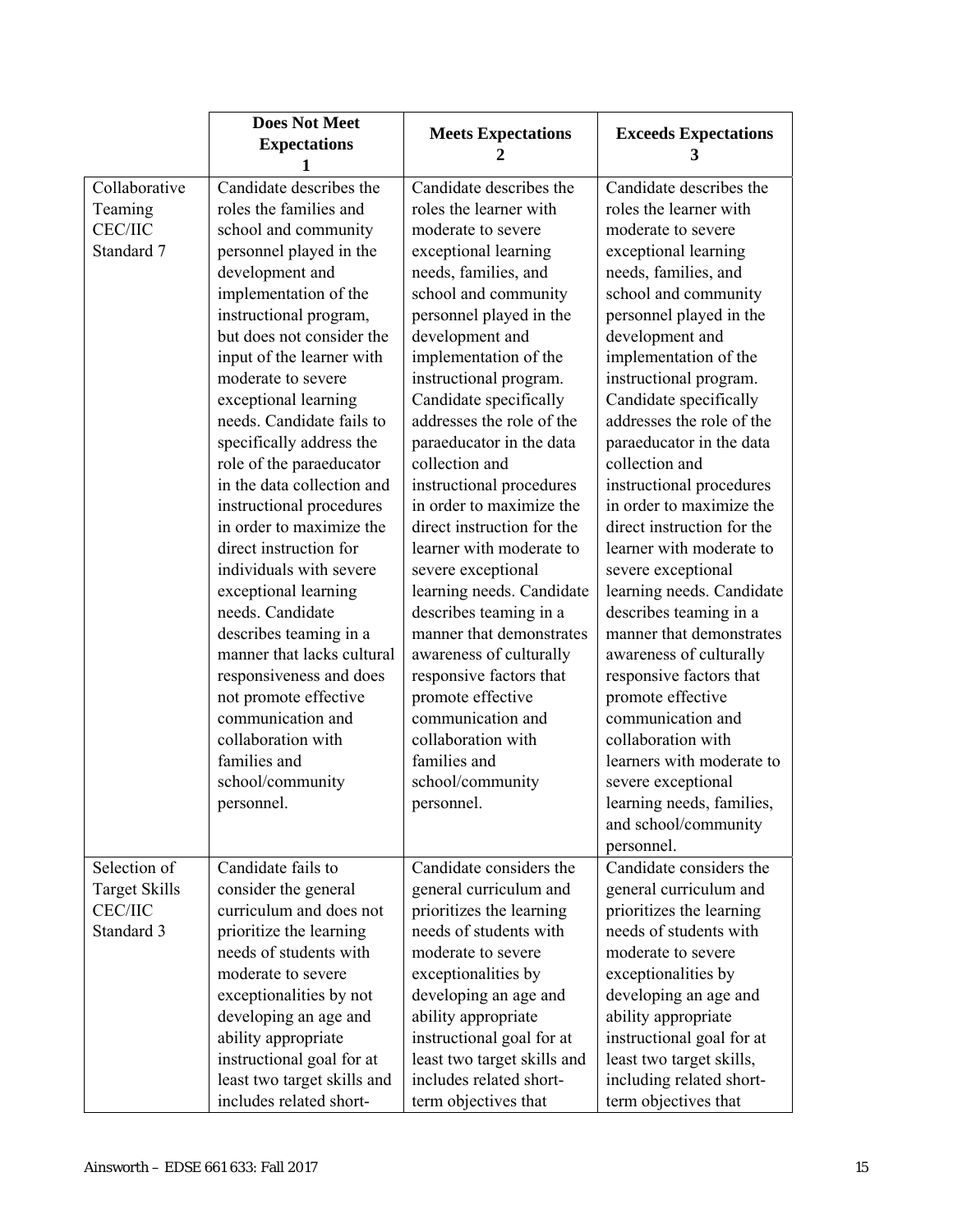| 1                                                                                                                                                                                                                                                                                                                                                                                                                                                                                                                                                                                                                                                                                                                                                                                                                                                                                                                                                                                                                                                                                                                                                                                                                                                                                                                                                                                                                                                                                                                                                                                                                                                                                                                                                                                                                                                                                                                                                                                                                                 | accommodate the                                                                                                                                                                                                                                                                                                                                                                                                                                                                                                                                                                                                                                                                                                                                                                                                                                                                                                                                                         |
|-----------------------------------------------------------------------------------------------------------------------------------------------------------------------------------------------------------------------------------------------------------------------------------------------------------------------------------------------------------------------------------------------------------------------------------------------------------------------------------------------------------------------------------------------------------------------------------------------------------------------------------------------------------------------------------------------------------------------------------------------------------------------------------------------------------------------------------------------------------------------------------------------------------------------------------------------------------------------------------------------------------------------------------------------------------------------------------------------------------------------------------------------------------------------------------------------------------------------------------------------------------------------------------------------------------------------------------------------------------------------------------------------------------------------------------------------------------------------------------------------------------------------------------------------------------------------------------------------------------------------------------------------------------------------------------------------------------------------------------------------------------------------------------------------------------------------------------------------------------------------------------------------------------------------------------------------------------------------------------------------------------------------------------|-------------------------------------------------------------------------------------------------------------------------------------------------------------------------------------------------------------------------------------------------------------------------------------------------------------------------------------------------------------------------------------------------------------------------------------------------------------------------------------------------------------------------------------------------------------------------------------------------------------------------------------------------------------------------------------------------------------------------------------------------------------------------------------------------------------------------------------------------------------------------------------------------------------------------------------------------------------------------|
| term objectives that<br>accommodate the<br>accommodate the<br>student's individualized<br>student's individualized<br>learning needs.<br>learning needs.                                                                                                                                                                                                                                                                                                                                                                                                                                                                                                                                                                                                                                                                                                                                                                                                                                                                                                                                                                                                                                                                                                                                                                                                                                                                                                                                                                                                                                                                                                                                                                                                                                                                                                                                                                                                                                                                          | student's individualized<br>learning needs while also<br>integrating<br>communication, social,<br>and life skills with<br>academic curricula.                                                                                                                                                                                                                                                                                                                                                                                                                                                                                                                                                                                                                                                                                                                                                                                                                           |
| Selection and<br>Candidate fails to select,<br>Candidate selects, adapts<br>Implementation<br>adapt and describe age<br>and describes age and<br>of Instructional<br>and ability appropriate<br>ability appropriate<br>Intervention<br>instructional strategies<br>instructional strategies<br><b>CEC/IIC</b><br>and specialized materials<br>and specialized materials<br>Standard 5<br>to address the target<br>to address the target<br>behavior of the learner<br>behavior of the learner<br>with severe exceptional<br>with severe exceptional<br>learning needs. Candidate<br>learning needs. Candidate<br>provides a limited<br>provides a thorough<br>description of<br>description of a variety of<br>accommodations and/or<br>accommodations and/or<br>modifications, which<br>modifications, which<br>demonstrates that they<br>demonstrates that they<br>have interpreted sensory,<br>have interpreted some<br>physical and health<br>sensory, physical and<br>health needs. Candidate's<br>needs. Candidate<br>description of procedures<br>describes procedures<br>used to increase the<br>used to increase the<br>learner's self-<br>learner's self-<br>reinforcement and<br>reinforcement and<br>describes strategies to<br>describes strategies to<br>facilitate maintenance<br>facilitate maintenance<br>and generalization of<br>and generalization of<br>skills across learning<br>skills across learning<br>environments is limited.<br>environments. Candidate<br>Candidate fails to detail<br>details which evidence-<br>which evidence-based<br>based practices validated<br>practices validated for<br>for specific<br>specific characteristics of<br>characteristics of learners<br>learners and settings were<br>and settings were used<br>used and describes the<br>and describes the plan to<br>plan to evaluate and<br>evaluate and modify<br>modify instructional<br>instructional practices in<br>practices in response to<br>response to ongoing<br>ongoing assessment data.<br>assessment data. | Candidate selects, adapts<br>and describes age and<br>ability appropriate<br>instructional strategies<br>and specialized materials<br>to address the target<br>behavior of the learner<br>with severe exceptional<br>learning needs. Candidate<br>provides a thorough<br>description of a variety of<br>accommodations and/or<br>modifications, which<br>demonstrates that they<br>have interpreted sensory,<br>physical and health<br>needs. Candidate<br>describes procedures<br>used to increase the<br>learner's self-<br>reinforcement and<br>describes strategies to<br>facilitate maintenance<br>and generalization of<br>skills across learning<br>environments. Candidate<br>details which evidence-<br>based practices validated<br>for specific<br>characteristics of learners<br>and settings were used<br>and describes the plan to<br>evaluate and modify<br>instructional practices in<br>response to ongoing<br>assessment data.<br>Candidate describes |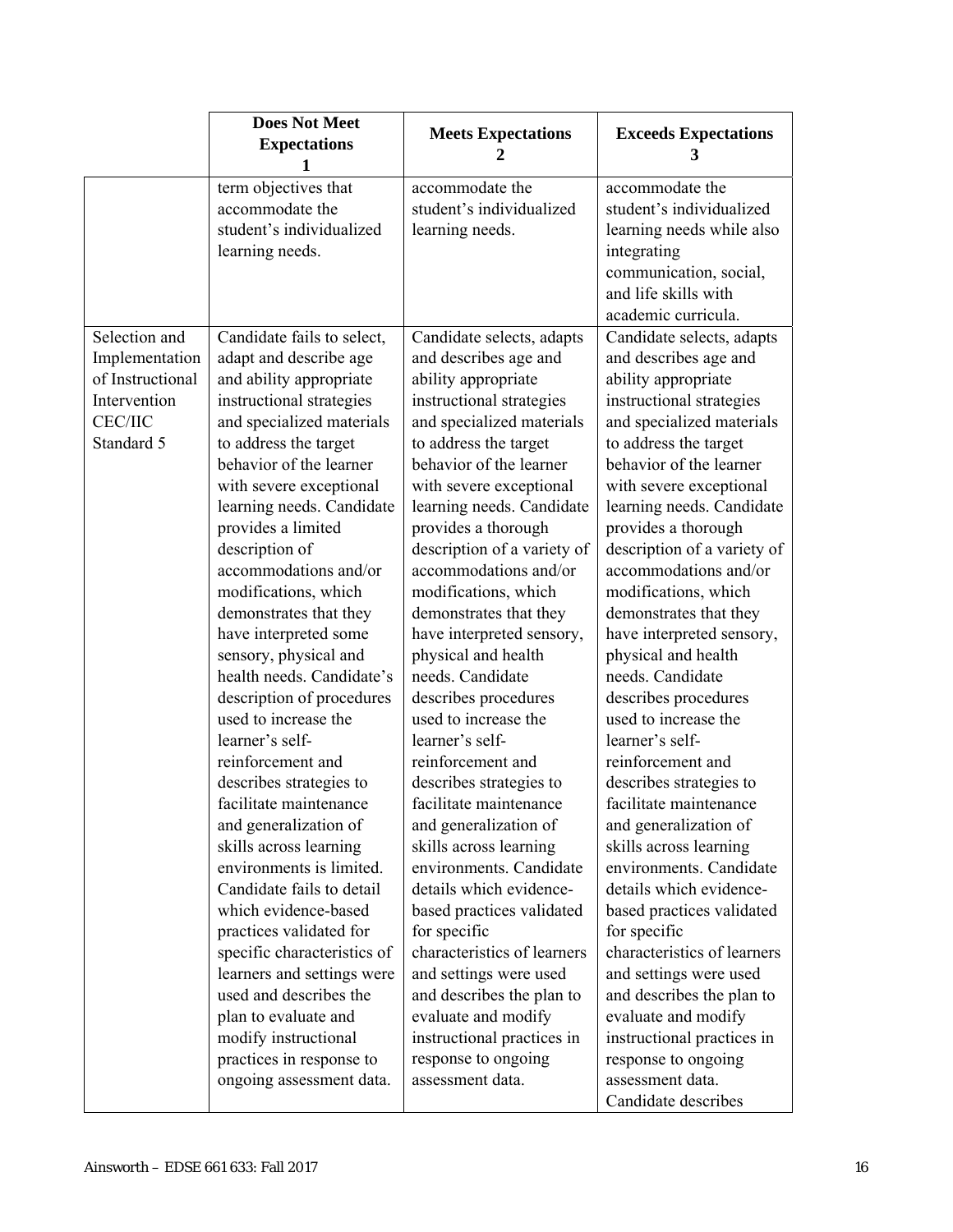|                                                           | <b>Does Not Meet</b><br><b>Expectations</b><br>1                                                                                                                                                                                                                                                                                                                                                                                 | <b>Meets Expectations</b><br>2                                                                                                                                                                                                                                                                                                                                                                                                                                                                                                                                                                                    | <b>Exceeds Expectations</b><br>3                                                                                                                                                                                                                                                                                                                                                                                                                                                                                                                                                                                                                                                                                                                                                                                                                               |
|-----------------------------------------------------------|----------------------------------------------------------------------------------------------------------------------------------------------------------------------------------------------------------------------------------------------------------------------------------------------------------------------------------------------------------------------------------------------------------------------------------|-------------------------------------------------------------------------------------------------------------------------------------------------------------------------------------------------------------------------------------------------------------------------------------------------------------------------------------------------------------------------------------------------------------------------------------------------------------------------------------------------------------------------------------------------------------------------------------------------------------------|----------------------------------------------------------------------------------------------------------------------------------------------------------------------------------------------------------------------------------------------------------------------------------------------------------------------------------------------------------------------------------------------------------------------------------------------------------------------------------------------------------------------------------------------------------------------------------------------------------------------------------------------------------------------------------------------------------------------------------------------------------------------------------------------------------------------------------------------------------------|
| Data Collection<br><b>CEC/IIC</b><br>Standards 3<br>and 4 | Candidate develops an<br>assessment plan, which<br>allows for nonbiased<br>informal assessment of<br>the target skill and<br>accommodates the<br>unique abilities and needs<br>of the student with severe<br>exceptional learning<br>needs is limited.<br>Candidate does not<br>describe the methods of<br>maintaining records or<br>outlines a plan for using<br>baseline ongoing data to<br>modify instructional<br>practices. | Candidate develops an<br>assessment plan, which<br>allows for nonbiased<br>informal assessment of<br>the target skill and<br>accommodates the<br>unique abilities and needs<br>of the learner with<br>moderate to severe<br>exceptional learning<br>needs. Candidate reflects<br>theories and research that<br>form the basis of<br>curriculum development<br>and instructional practice<br>(3) by developing an<br>assessment plan that<br>includes methods of<br>maintaining learner<br>records and outlines a<br>plan for systematically<br>collecting baseline and<br>ongoing data on learner<br>performance. | instructional procedures,<br>which include a plan for<br>individualized<br>reinforcement systems<br>and environmental<br>modifications.<br>Candidate develops an<br>assessment plan, which<br>allows for nonbiased<br>informal assessment of<br>the target skill and<br>accommodates the<br>unique abilities and needs<br>of the learner with<br>moderate to severe<br>exceptional learning<br>needs. Candidate reflects<br>theories and research that<br>form the basis of<br>curriculum development<br>and instructional practice<br>by developing an<br>assessment plan that<br>utilizes a variety of<br>methods of assessing<br>learner performance,<br>outlines a plan for<br>systematically collecting<br>baseline and ongoing<br>data on learner<br>performance, and how<br>data are to be used to<br>modify instructional<br>strategies and materials. |
| Results<br>CEC /IIC                                       | Candidate fails to report<br>assessment and                                                                                                                                                                                                                                                                                                                                                                                      | Candidate reports<br>assessment and                                                                                                                                                                                                                                                                                                                                                                                                                                                                                                                                                                               | Candidate reports<br>assessment and                                                                                                                                                                                                                                                                                                                                                                                                                                                                                                                                                                                                                                                                                                                                                                                                                            |
| Standard 4                                                | intervention results<br>effectively both in graph                                                                                                                                                                                                                                                                                                                                                                                | intervention results<br>effectively both in graph                                                                                                                                                                                                                                                                                                                                                                                                                                                                                                                                                                 | intervention results<br>effectively both in graph                                                                                                                                                                                                                                                                                                                                                                                                                                                                                                                                                                                                                                                                                                                                                                                                              |
|                                                           | and written form, based                                                                                                                                                                                                                                                                                                                                                                                                          | and written form, based                                                                                                                                                                                                                                                                                                                                                                                                                                                                                                                                                                                           | and written form, based                                                                                                                                                                                                                                                                                                                                                                                                                                                                                                                                                                                                                                                                                                                                                                                                                                        |
|                                                           | on the data collected on                                                                                                                                                                                                                                                                                                                                                                                                         | on the data collected on                                                                                                                                                                                                                                                                                                                                                                                                                                                                                                                                                                                          | on the data collected on                                                                                                                                                                                                                                                                                                                                                                                                                                                                                                                                                                                                                                                                                                                                                                                                                                       |
|                                                           | the target behavior.                                                                                                                                                                                                                                                                                                                                                                                                             | the target behavior.                                                                                                                                                                                                                                                                                                                                                                                                                                                                                                                                                                                              | the target behavior.                                                                                                                                                                                                                                                                                                                                                                                                                                                                                                                                                                                                                                                                                                                                                                                                                                           |
|                                                           | Candidate fails to report                                                                                                                                                                                                                                                                                                                                                                                                        | Candidate reports on                                                                                                                                                                                                                                                                                                                                                                                                                                                                                                                                                                                              | Candidate reports on                                                                                                                                                                                                                                                                                                                                                                                                                                                                                                                                                                                                                                                                                                                                                                                                                                           |
|                                                           | on inter-observer                                                                                                                                                                                                                                                                                                                                                                                                                | inter-observer agreement                                                                                                                                                                                                                                                                                                                                                                                                                                                                                                                                                                                          | inter-observer agreement                                                                                                                                                                                                                                                                                                                                                                                                                                                                                                                                                                                                                                                                                                                                                                                                                                       |
|                                                           | agreement and use basic                                                                                                                                                                                                                                                                                                                                                                                                          | and uses basic                                                                                                                                                                                                                                                                                                                                                                                                                                                                                                                                                                                                    | and uses specialized                                                                                                                                                                                                                                                                                                                                                                                                                                                                                                                                                                                                                                                                                                                                                                                                                                           |